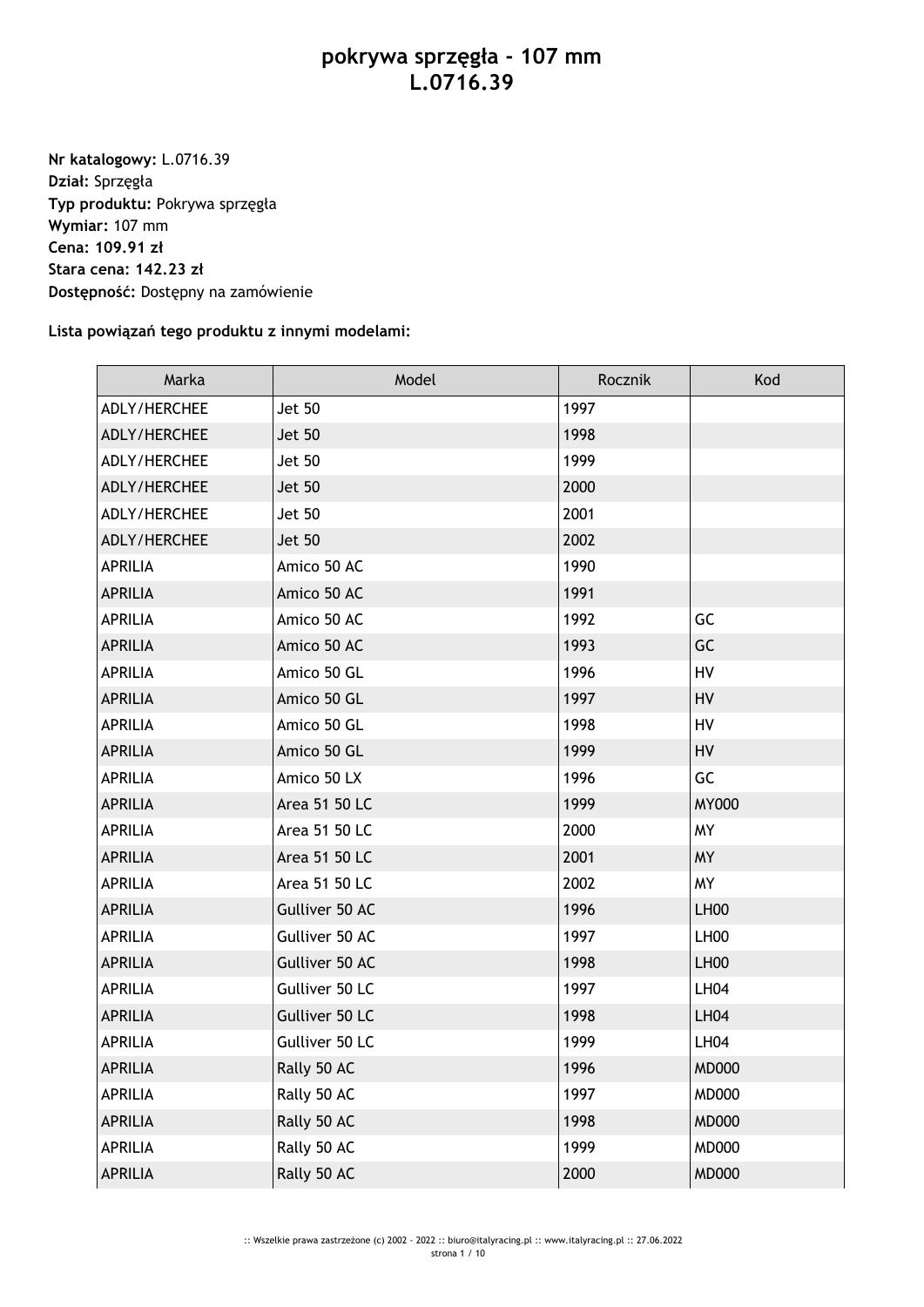| <b>APRILIA</b> | Rally 50 AC      | 2001 | <b>MD000</b>      |
|----------------|------------------|------|-------------------|
| <b>APRILIA</b> | Rally 50 AC      | 2002 | <b>MD000</b>      |
| <b>APRILIA</b> | Rally 50 AC      | 2003 | <b>MD000</b>      |
| <b>APRILIA</b> | Rally 50 AC      | 2004 | <b>MD000</b>      |
| <b>APRILIA</b> | Rally 50 LC      | 1997 |                   |
| <b>APRILIA</b> | Rally 50 LC      | 1998 |                   |
| <b>APRILIA</b> | Rally 50 LC DT   | 1997 | MDA10             |
| <b>APRILIA</b> | Rally 50 LC DT   | 1998 | MDA10             |
| <b>APRILIA</b> | Scarabeo 50 AC   | 1996 | <b>MS</b>         |
| <b>APRILIA</b> | Scarabeo 50 AC   | 1997 | PF                |
| <b>APRILIA</b> | Scarabeo 50 AC   | 1998 | PF                |
| <b>APRILIA</b> | Scarabeo 50 AC   | 1999 | PF                |
| <b>APRILIA</b> | Scarabeo 50 AC   | 2000 | PF                |
| <b>APRILIA</b> | Scarabeo 50 AC   | 2001 | PF                |
| <b>APRILIA</b> | Scarabeo 50 AC   | 2002 | PF                |
| <b>APRILIA</b> | Scarabeo 50 AC   | 2003 |                   |
| <b>APRILIA</b> | Scarabeo 50 AC   | 2004 |                   |
| <b>APRILIA</b> | Sonic 50 AC      | 1998 | PB                |
| <b>APRILIA</b> | Sonic 50 AC      | 1999 | PB                |
| <b>APRILIA</b> | Sonic 50 AC      | 2000 | PB                |
| <b>APRILIA</b> | Sonic 50 AC      | 2001 | PB                |
| <b>APRILIA</b> | Sonic 50 AC      | 2002 | PB                |
| <b>APRILIA</b> | Sonic 50 LC GP   | 1998 | PB                |
| <b>APRILIA</b> | Sonic 50 LC GP   | 1999 | PB                |
| <b>APRILIA</b> | SR 50 AC Replica | 1996 | MR/LF             |
| <b>APRILIA</b> | SR 50 AC Urb.    | 1997 |                   |
| APRILIA        | SR 50 AC www     | 1997 | LYH <sub>00</sub> |
| <b>APRILIA</b> | SR 50 AC www     | 1998 | LYH00             |
| <b>APRILIA</b> | SR 50 AC www     | 1999 | LYH00             |
| <b>APRILIA</b> | SR 50 AC www     | 2000 | LYH00             |
| <b>APRILIA</b> | SR 50 AC www     | 2001 | LYH00             |
| <b>APRILIA</b> | SR 50 AC www     | 2002 | LYH00             |
| <b>APRILIA</b> | <b>SR 50 LC</b>  | 1997 | MR/LC             |
| <b>APRILIA</b> | <b>SR 50 LC</b>  | 1998 | MR/LC             |
| <b>APRILIA</b> | <b>SR 50 LC</b>  | 1999 | MR/LC             |
| <b>APRILIA</b> | <b>SR 50 LC</b>  | 2000 |                   |
| <b>APRILIA</b> | <b>SR 50 LC</b>  | 2001 |                   |
| <b>APRILIA</b> | <b>SR 50 LC</b>  | 2002 |                   |
| <b>APRILIA</b> | <b>SR 50 LC</b>  | 2003 |                   |
| <b>APRILIA</b> | <b>SR 50 LC</b>  | 2004 |                   |
| <b>APRILIA</b> | <b>SR 50 LC</b>  | 2005 |                   |
| <b>APRILIA</b> | <b>SR 50 LC</b>  | 2006 |                   |
| APRILIA        | SR 50 LC Ditech  | 2001 |                   |
| <b>APRILIA</b> | SR 50 LC Ditech  | 2002 |                   |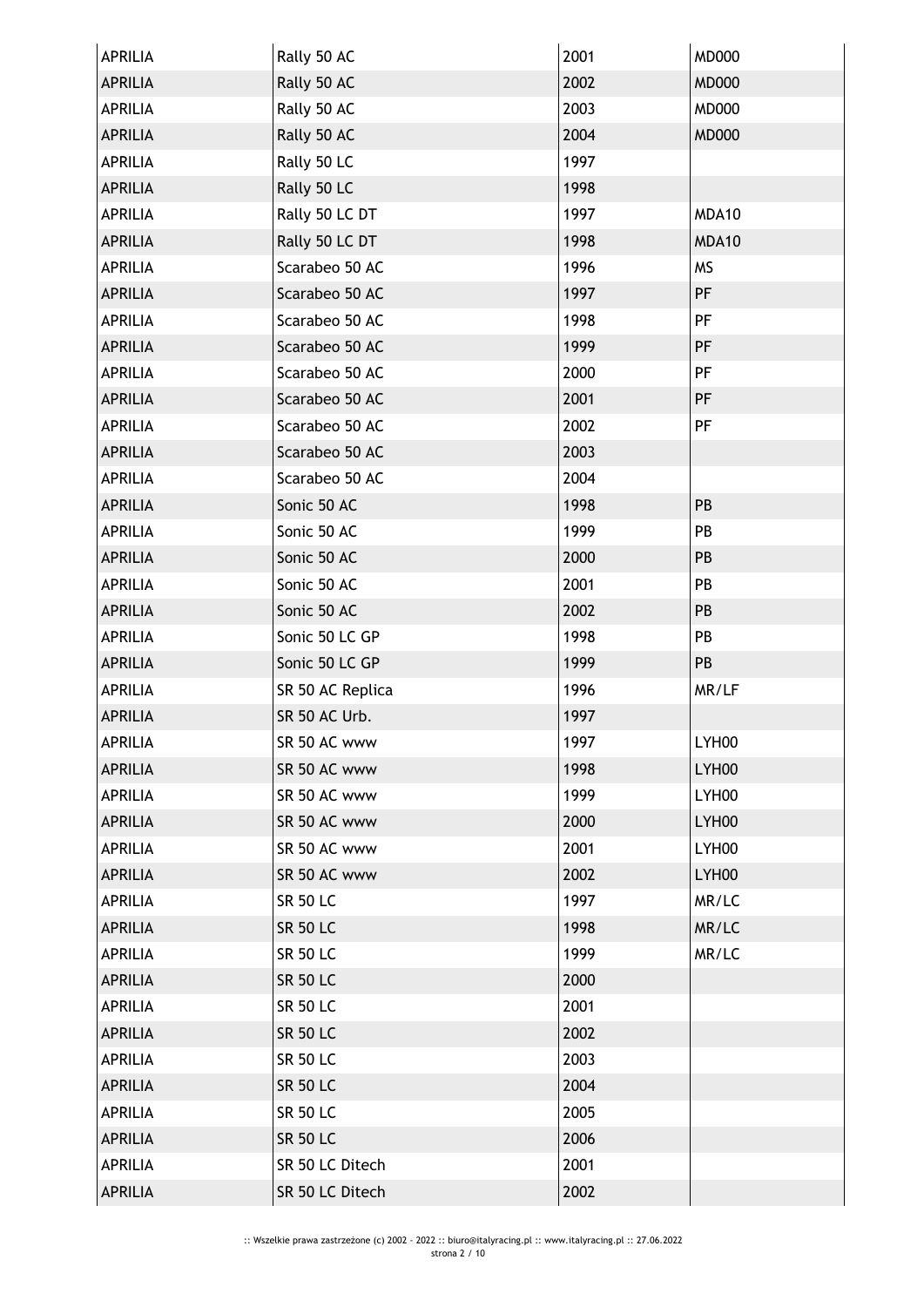| APRILIA        | SR 50 LC Ditech    | 2003 |              |
|----------------|--------------------|------|--------------|
| <b>APRILIA</b> | SR 50 LC Ditech    | 2004 |              |
| <b>APRILIA</b> | SR 50 LC Netscaper | 1997 | <b>MZ</b>    |
| <b>APRILIA</b> | SR 50 LC Netscaper | 1998 | <b>MZ</b>    |
| <b>APRILIA</b> | SR 50 LC Racing    | 1997 | <b>MZ</b>    |
| <b>APRILIA</b> | SR 50 LC Racing    | 1998 | <b>MZ</b>    |
| APRILIA        | SR 50 LC Racing    | 1999 | <b>MZ</b>    |
| <b>APRILIA</b> | SR 50 LC Racing    | 2000 | <b>RLA10</b> |
| <b>APRILIA</b> | SR 50 LC Replica   | 1996 | MR/LC        |
| <b>APRILIA</b> | SR 50 LC Replica   | 1997 | <b>MZ</b>    |
| APRILIA        | SR 50 LC Sport     | 2000 |              |
| <b>APRILIA</b> | SR 50 LC Sport     | 2001 |              |
| <b>APRILIA</b> | SR 50 LC Sport     | 2002 |              |
| <b>APRILIA</b> | SR 50 LC Stealth   | 1997 |              |
| <b>APRILIA</b> | SR 50 LC Stealth   | 1998 |              |
| <b>APRILIA</b> | SR 50 LC Stealth   | 1999 |              |
| APRILIA        | SR 50 LC Street    | 2004 |              |
| <b>APRILIA</b> | SR 50 LC Street    | 2005 |              |
| <b>APRILIA</b> | SR 50 LC Street    | 2006 |              |
| <b>APRILIA</b> | SR 50 R LC Ditech  | 2005 |              |
| <b>APRILIA</b> | SR 50 R LC Ditech  | 2006 |              |
| ATALA/RIZZATO  | Carosello 25       | 1999 |              |
| ATALA/RIZZATO  | Carosello 50       | 1999 |              |
| ATALA/RIZZATO  | Carosello 50       | 2000 |              |
| <b>BENELLI</b> | 491 50 LC          | 1998 |              |
| <b>BENELLI</b> | 491 50 LC          | 1999 |              |
| <b>BENELLI</b> | 491 50 LC          | 2000 |              |
| <b>BENELLI</b> | 491 50 LC          | 2001 |              |
| <b>BENELLI</b> | 491 50 LC          | 2002 |              |
| <b>BENELLI</b> | 491 50 LC          | 2003 |              |
| <b>BENELLI</b> | 491 50 LC Racing   | 1998 | <b>BA01</b>  |
| <b>BENELLI</b> | 491 50 LC Racing   | 1999 | <b>BA01</b>  |
| <b>BENELLI</b> | 491 50 LC Racing   | 2000 | <b>BA01</b>  |
| <b>BENELLI</b> | 491 50 LC Racing   | 2001 | <b>BA01</b>  |
| <b>BENELLI</b> | 491 50 LC Replica  | 2004 |              |
| <b>BENELLI</b> | 491 50 LC Replica  | 2005 |              |
| <b>BENELLI</b> | 491 50 LC Replica  | 2006 |              |
| <b>BENELLI</b> | 491 50 LC Sport    | 1998 | <b>BA01</b>  |
| <b>BENELLI</b> | 491 50 LC Sport    | 1999 | <b>BA01</b>  |
| <b>BENELLI</b> | 491 50 LC Sport    | 2000 | <b>BA01</b>  |
| <b>BENELLI</b> | 491 50 LC Sport    | 2001 | <b>BA01</b>  |
| <b>BENELLI</b> | 491 50 RR LC       | 2000 | <b>BA01</b>  |
| <b>BENELLI</b> | 491 50 RR LC       | 2001 | <b>BA01</b>  |
| <b>BENELLI</b> | 491 50 RR LC       | 2002 |              |
|                |                    |      |              |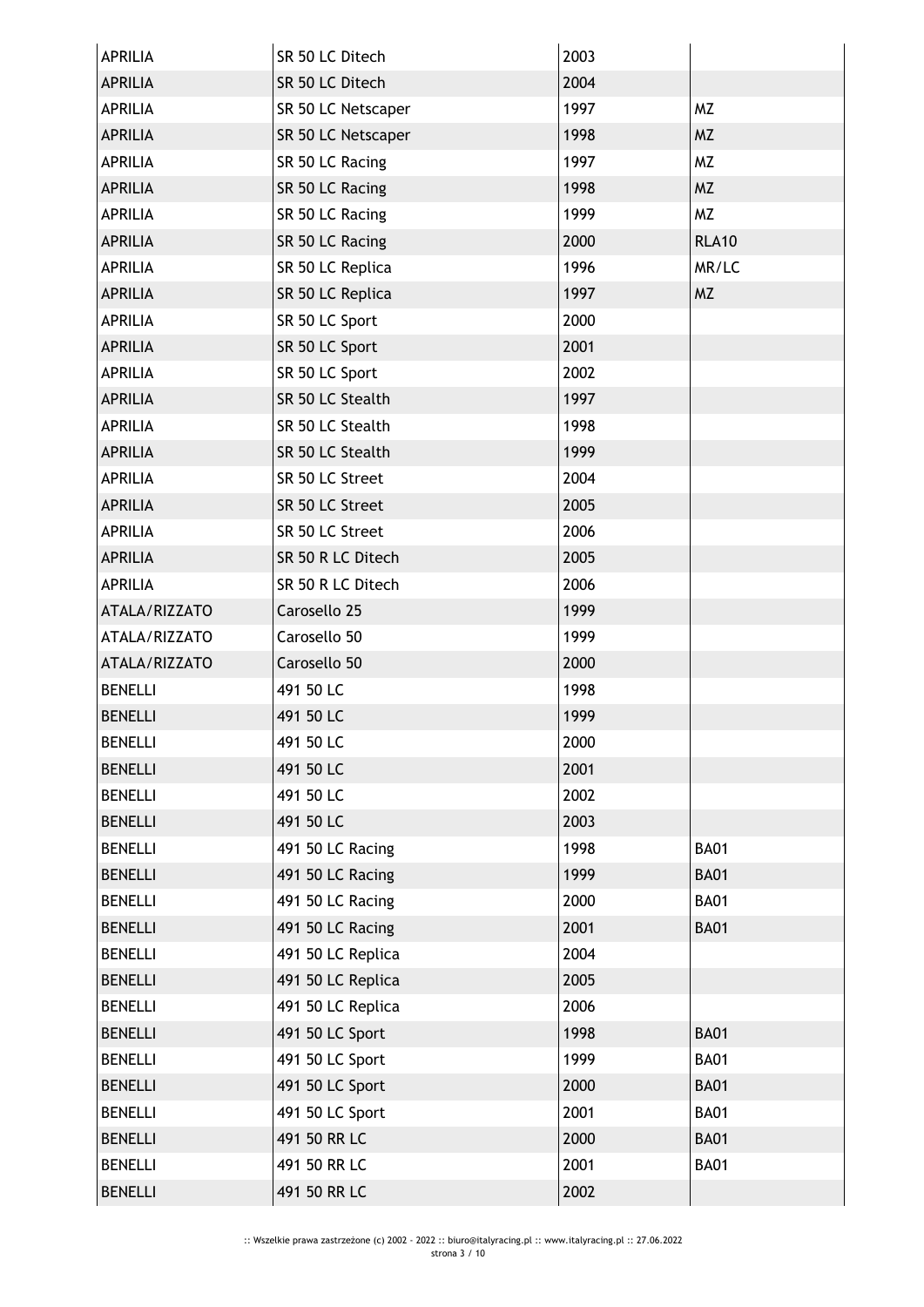| <b>BENELLI</b> | 491 50 RR LC       | 2003 | <b>BA01</b>   |
|----------------|--------------------|------|---------------|
| <b>BENELLI</b> | 491 50 RR LC       | 2004 |               |
| <b>BENELLI</b> | 491 50 RR LC       | 2005 |               |
| <b>BENELLI</b> | 491 50 RR LC       | 2006 |               |
| <b>BENELLI</b> | 491 50 ST AC       | 2003 | <b>BA01</b>   |
| <b>BENELLI</b> | 491 50 ST AC       | 2004 |               |
| <b>BENELLI</b> | 491 50 ST AC       | 2005 |               |
| <b>BENELLI</b> | 491 50 ST AC       | 2006 |               |
| <b>BENELLI</b> | K2 50 AC Namur     | 1999 |               |
| <b>BENELLI</b> | K2 50 AC Namur     | 2000 | <b>BA01</b>   |
| <b>BENELLI</b> | K2 50 AC Namur     | 2001 | <b>BA01</b>   |
| <b>BENELLI</b> | K2 50 LC           | 1998 | <b>BA01</b>   |
| <b>BENELLI</b> | K2 50 LC           | 1999 | <b>BA01</b>   |
| <b>BENELLI</b> | LX 50 Pepe         | 2003 | SP000         |
| <b>BENELLI</b> | Naked 50           | 2002 |               |
| <b>BENELLI</b> | Naked 50           | 2003 |               |
| <b>BENELLI</b> | Naked 50           | 2004 |               |
| <b>BENELLI</b> | Naked 50           | 2005 |               |
| <b>BENELLI</b> | Naked 50           | 2006 |               |
| <b>BENELLI</b> | Pepe 50 AC         | 1999 | <b>BA03</b>   |
| <b>BENELLI</b> | Pepe 50 AC         | 2000 | BA03          |
| <b>BENELLI</b> | Pepe 50 AC         | 2001 | <b>BA03</b>   |
| <b>BENELLI</b> | Pepe 50 AC         | 2002 | <b>BA03</b>   |
| <b>BETA</b>    | Afrika 125         | 2000 |               |
| <b>BETA</b>    | Ark 50 AC          | 1997 | BS4C2         |
| <b>BETA</b>    | Ark 50 AC          | 2001 | BS4C2         |
| BETA           | Ark 50 AC          | 2002 | BS4C2         |
| <b>BETA</b>    | Ark 50 AC          | 2003 | BS4C2         |
| <b>BETA</b>    | Ark 50 AC          | 2004 | BS4C4         |
| <b>BETA</b>    | Ark 50 AC          | 2005 | BS4C4         |
| <b>BETA</b>    | Ark 50 AC          | 2006 | BS4C4         |
| <b>BETA</b>    | <b>Ark 50 LC</b>   | 2002 | <b>BS4C00</b> |
| <b>BETA</b>    | Ark 50 LC          | 2003 | <b>BS4C00</b> |
| <b>BETA</b>    | <b>Ark 50 LC K</b> | 2000 |               |
| <b>BETA</b>    | <b>Ark 50 LC K</b> | 2001 |               |
| <b>BETA</b>    | Eikon 50           | 1999 | <b>BS</b>     |
| <b>BETA</b>    | Eikon 50           | 2000 | <b>BS</b>     |
| <b>BETA</b>    | Eikon 50           | 2001 | BS5           |
| <b>BETA</b>    | Eikon 50           | 2002 | BS5           |
| <b>BETA</b>    | Eikon 50           | 2003 | BS5           |
| <b>BETA</b>    | Eikon 50           | 2004 |               |
| <b>BETA</b>    | Eikon 50           | 2005 |               |
| <b>BETA</b>    | Eikon 50           | 2006 |               |
| <b>ITALJET</b> | Dragster 50        | 1998 | <b>DRG</b>    |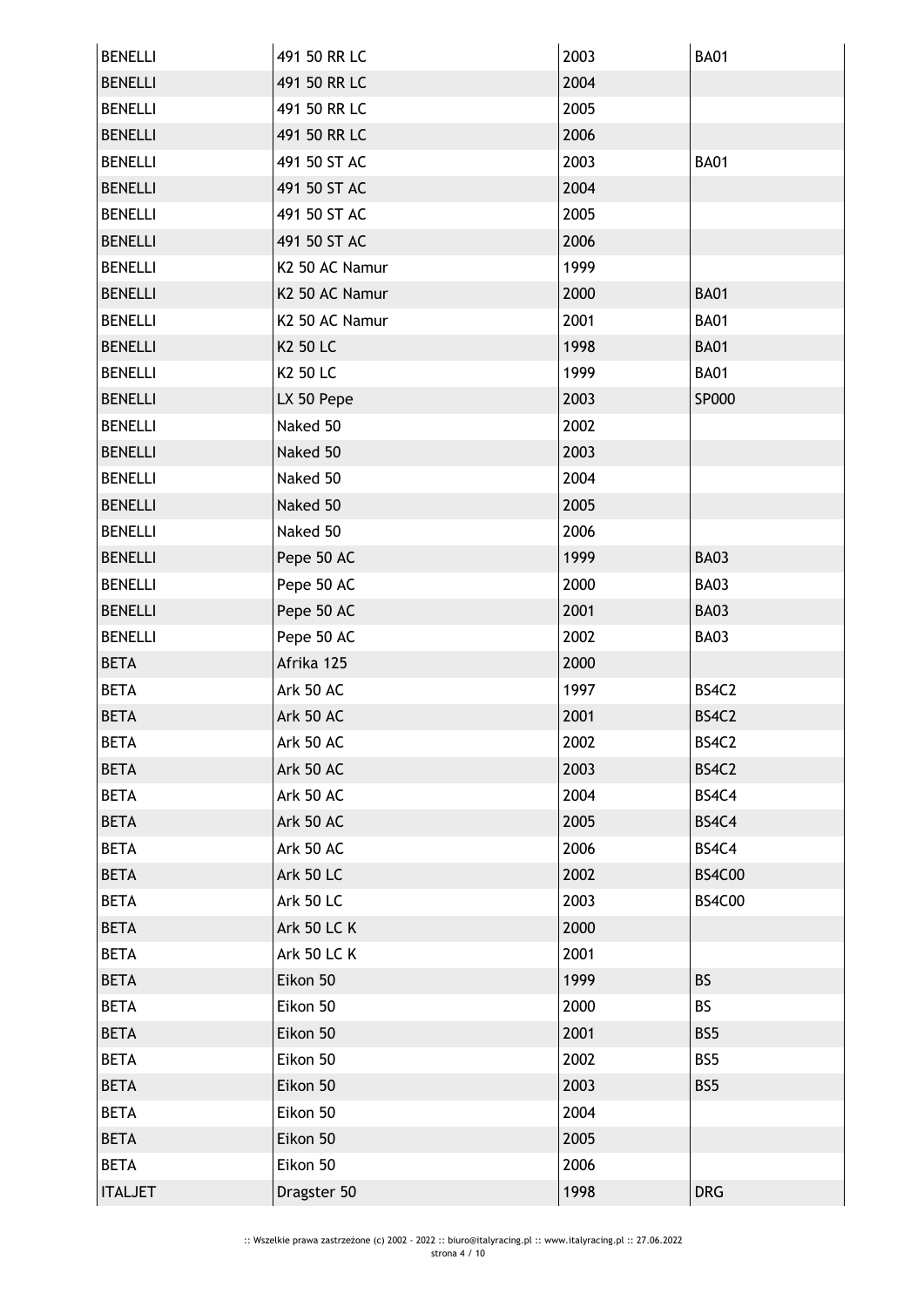| <b>ITALJET</b>  | Dragster 50            | 1999 | <b>DRG</b>   |
|-----------------|------------------------|------|--------------|
| <b>ITALJET</b>  | Dragster 50            | 2000 | <b>DRG</b>   |
| <b>ITALJET</b>  | Dragster 50            | 2001 | <b>DRG</b>   |
| <b>ITALJET</b>  | Dragster 50            | 2002 | <b>DRG</b>   |
| <b>ITALJET</b>  | Dragster 50            | 2003 | <b>DRG</b>   |
| <b>MALAGUTI</b> | Centro 50 AC 2T SL     | 1996 | 36T          |
| <b>MALAGUTI</b> | Centro 50 AC 2T SL     | 1997 | 36T          |
| <b>MALAGUTI</b> | Centro 50 AC 2T SL     | 1998 | 36T          |
| <b>MALAGUTI</b> | Centro 50 AC 2T SL Kat | 1999 | 4900000      |
| <b>MALAGUTI</b> | Centro 50 AC 2T SL Kat | 2000 | 4900000      |
| <b>MALAGUTI</b> | Ciak 50 AC 2T          | 1999 | 5200000      |
| <b>MALAGUTI</b> | Ciak 50 AC 2T          | 2000 | 5200000      |
| <b>MALAGUTI</b> | Ciak 50 AC 2T          | 2001 | 5200000      |
| <b>MALAGUTI</b> | Ciak 50 AC 2T          | 2002 | 5200000      |
| <b>MALAGUTI</b> | Ciak 50 AC 2T          | 2003 |              |
| <b>MALAGUTI</b> | Ciak 50 AC 2T          | 2004 |              |
| <b>MALAGUTI</b> | F10 50 AC Jetline      | 1996 | ZJM35        |
| <b>MALAGUTI</b> | F10 50 AC Jetline      | 1997 | ZJM35        |
| <b>MALAGUTI</b> | F10 50 AC Jetline      | 1998 | ZJM35        |
| <b>MALAGUTI</b> | F10 50 AC Jetline      | 1999 | ZJM4800000   |
| <b>MALAGUTI</b> | F10 50 AC Jetline      | 2000 | ZJM4800000   |
| <b>MALAGUTI</b> | F10 50 AC Jetline      | 2001 | ZJM4800000   |
| <b>MALAGUTI</b> | F10 50 AC Jetline Wap  | 2002 | ZJM4800000   |
| <b>MALAGUTI</b> | F10 50 AC Jetline Wap  | 2003 | ZJM4800000   |
| <b>MALAGUTI</b> | F10 Wap 50             | 2002 |              |
| <b>MALAGUTI</b> | F10 Wap 50             | 2003 |              |
| <b>MALAGUTI</b> | F10 Wap 50             | 2004 |              |
| <b>MALAGUTI</b> | F10 Wap 50             | 2005 |              |
| <b>MALAGUTI</b> | F12 50 AC Phantom      | 1996 | <b>ZJM40</b> |
| <b>MALAGUTI</b> | F12 50 AC Phantom      | 1997 | <b>ZJM40</b> |
| <b>MALAGUTI</b> | F12 50 AC Phantom      | 1998 | <b>ZJM40</b> |
| <b>MALAGUTI</b> | F12 50 AC Phantom      | 1999 | ZJM46        |
| <b>MALAGUTI</b> | F12 50 AC Phantom      | 2000 | ZJM46        |
| <b>MALAGUTI</b> | F12 50 AC Phantom      | 2001 | <b>ZJM46</b> |
| <b>MALAGUTI</b> | F12 50 AC Phantom      | 2002 | <b>ZJM46</b> |
| <b>MALAGUTI</b> | F12 50 AC Phantom      | 2003 | ZJM46        |
| <b>MALAGUTI</b> | F12 50 AC Phantom      | 2004 | ZJM46        |
| <b>MALAGUTI</b> | F12 50 AC Phantom      | 2005 | <b>ZJM46</b> |
| <b>MALAGUTI</b> | F12 50 LC              | 1996 | <b>ZJM41</b> |
| <b>MALAGUTI</b> | F15 25                 | 2004 |              |
| <b>MALAGUTI</b> | F15 50 LC Firefox      | 1998 | ZJM44        |
| <b>MALAGUTI</b> | F15 50 LC Firefox      | 1999 | <b>ZJM44</b> |
| <b>MALAGUTI</b> | F15 50 LC Firefox      | 2000 | ZJM44        |
| <b>MALAGUTI</b> | F15 50 LC Firefox      | 2001 | ZJM44        |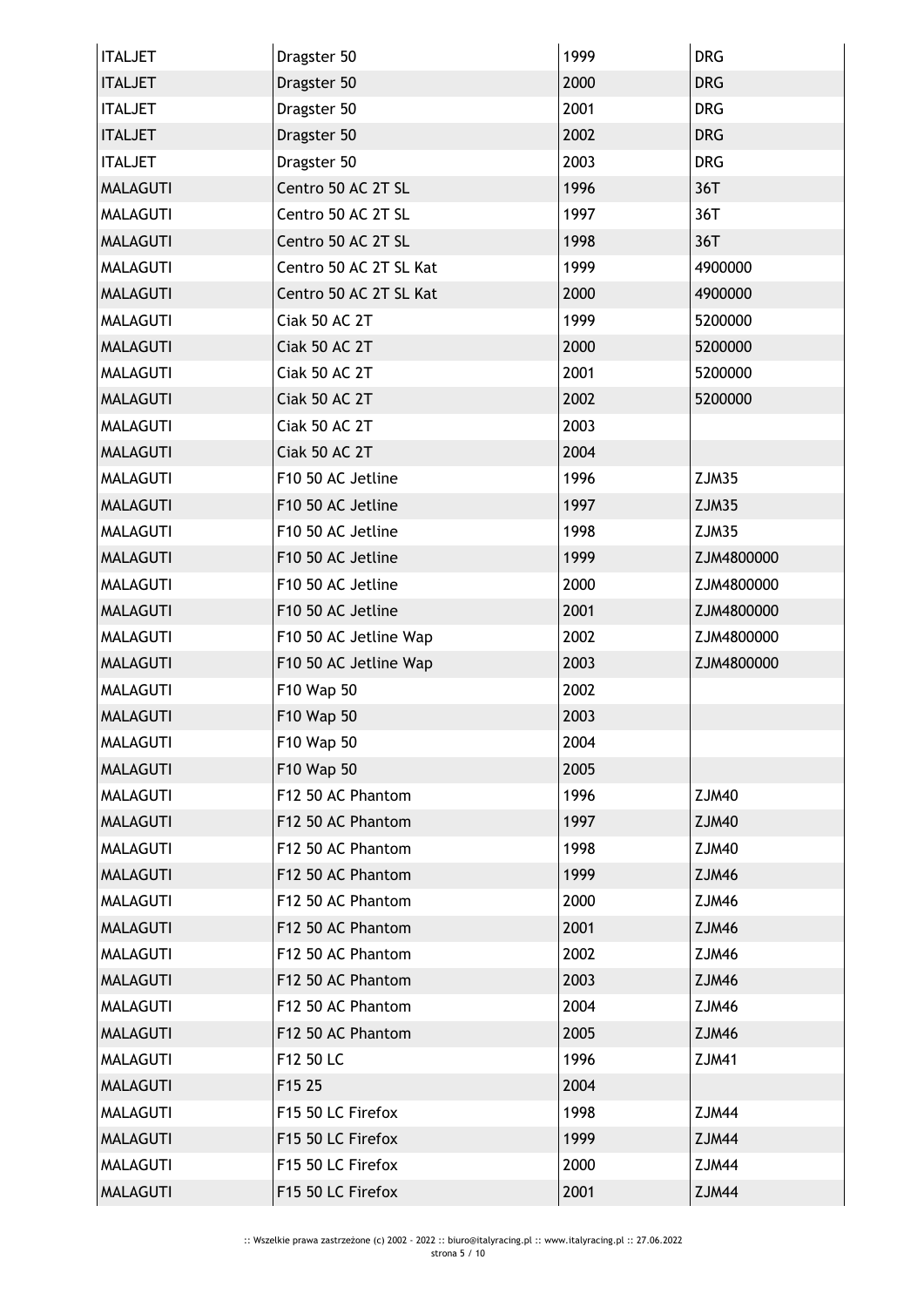| <b>MALAGUTI</b> | F15 Digit 50 DD            | 2002 |        |
|-----------------|----------------------------|------|--------|
| <b>MALAGUTI</b> | F15 Digit 50 DD            | 2003 |        |
| <b>MALAGUTI</b> | F15 Digit 50 DD            | 2004 |        |
| <b>MALAGUTI</b> | F15 Digit 50 DD            | 2005 |        |
| <b>MBK</b>      | CW 50 12 inch              | 2005 |        |
| <b>MBK</b>      | CW 50 Booster              | 1996 |        |
| <b>MBK</b>      | CW 50 Booster              | 1997 |        |
| <b>MBK</b>      | CW 50 RS Booster NG        | 1996 | VG5SA  |
| <b>MBK</b>      | CW 50 RS Booster NG        | 1997 | VG5SA  |
| <b>MBK</b>      | CW 50 RS Booster NG        | 1998 | VG5SA  |
| <b>MBK</b>      | CW 50 RS Booster NG        | 1999 | VG5SA  |
| <b>MBK</b>      | CW 50 RS Booster NG        | 2000 | VG5SA  |
| <b>MBK</b>      | CW 50 RS Booster NG        | 2001 | VG5SA  |
| <b>MBK</b>      | CW 50 RS Booster NG        | 2002 | VG5SA  |
| <b>MBK</b>      | CW 50 RS Booster NG        | 2003 | VG5SA  |
| <b>MBK</b>      | CW 50 RS Booster NG        | 2004 | 2B12   |
| <b>MBK</b>      | CW 50 RS Booster NG        | 2005 | 2B14   |
| <b>MBK</b>      | CW 50 RSP Booster Rocket   | 1996 | 4VA    |
| <b>MBK</b>      | CW 50 RSP Booster Rocket   | 1997 | 4VA    |
| <b>MBK</b>      | CW 50 RSP Booster Rocket   | 1998 | 4VA    |
| <b>MBK</b>      | CW 50 RSP Booster Rocket   | 1999 | 4VA    |
| <b>MBK</b>      | <b>CW 50 Track Booster</b> | 1997 |        |
| <b>MBK</b>      | <b>CW 50 Track Booster</b> | 1998 |        |
| <b>MBK</b>      | <b>CW 50 Track Booster</b> | 1999 |        |
| <b>MBK</b>      | EW 50 Slider               | 2000 |        |
| <b>MBK</b>      | EW 50 Slider               | 2001 |        |
| MBK             | EW 50 Slider               | 2002 |        |
| <b>MBK</b>      | EW 50 Slider               | 2003 |        |
| <b>MBK</b>      | EW 50 Slider               | 2004 |        |
| <b>MBK</b>      | EW 50 Slider               | 2005 |        |
| <b>MBK</b>      | Forte 50                   | 1996 |        |
| <b>MBK</b>      | Forte 50                   | 1997 |        |
| <b>MBK</b>      | YH 50 Flipper              | 1999 |        |
| <b>MBK</b>      | YH 50 Flipper              | 2000 |        |
| <b>MBK</b>      | YH 50 Flipper              | 2001 |        |
| <b>MBK</b>      | YH 50 Flipper              | 2002 |        |
| <b>MBK</b>      | YH 50 Flipper              | 2003 |        |
| <b>MBK</b>      | YH 50 Flipper              | 2004 |        |
| <b>MBK</b>      | YH 50 Flipper              | 2005 |        |
| <b>MBK</b>      | YN 50 R Ovetto             | 1997 | VTL5AD |
| <b>MBK</b>      | YN 50 R Ovetto             | 1998 | VTL5AD |
| <b>MBK</b>      | YN 50 R Ovetto             | 1999 | 5BV    |
| <b>MBK</b>      | YQ 50 F1 Nitro Assistance  | 1999 | VG55BR |
| <b>MBK</b>      | YQ 50 F1 Nitro Assistance  | 2000 | VG55BR |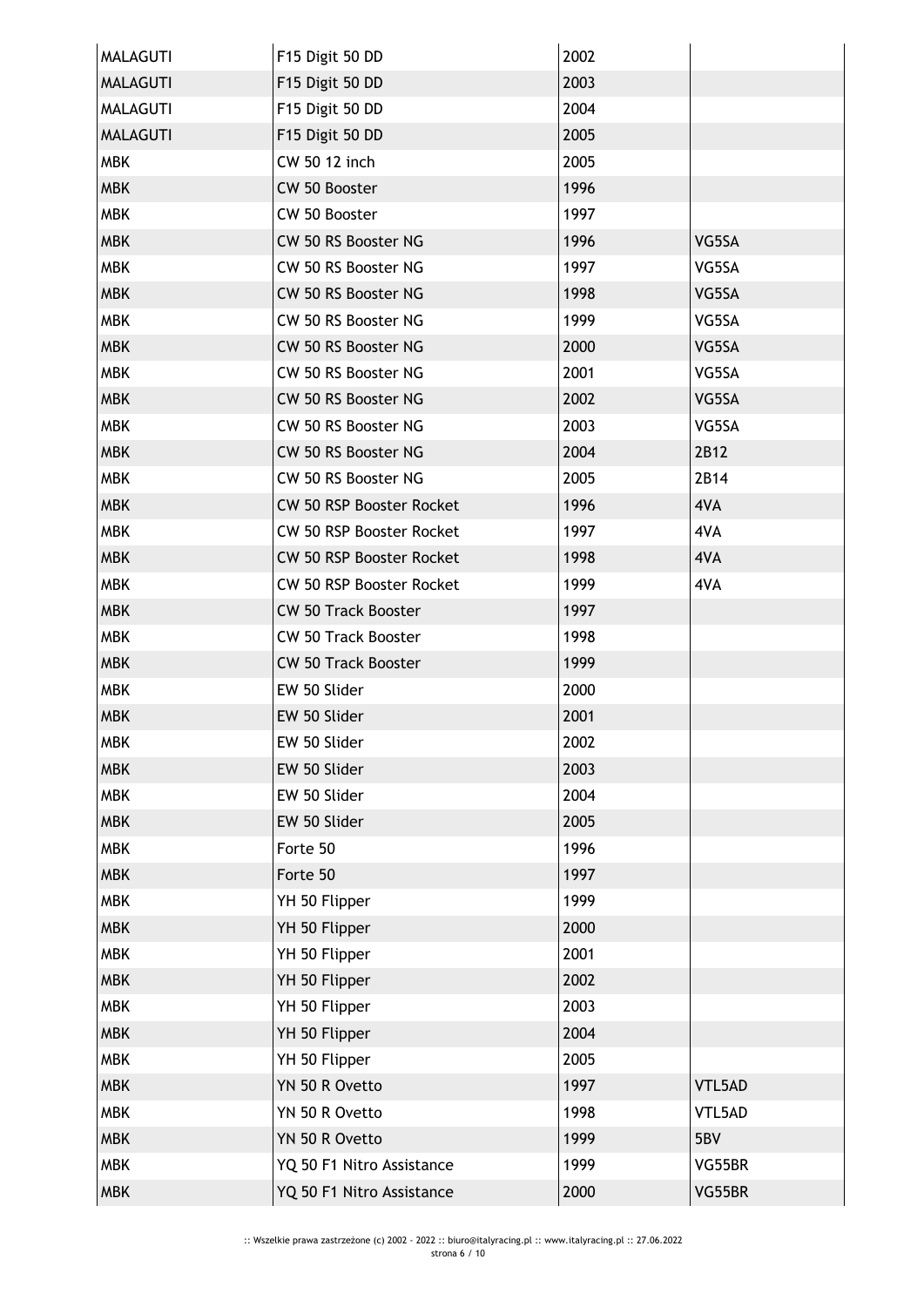| <b>MBK</b> | YQ 50 F1 Nitro Assistance | 2001 | VG55BR         |
|------------|---------------------------|------|----------------|
| <b>MBK</b> | YQ 50 L Nitro Jaguar      | 2001 | VG5SA14        |
| <b>MBK</b> | YQ 50 L Nitro Jaguar      | 2002 | 5PEA           |
| <b>MBK</b> | YQ 50 L Nitro Jaguar      | 2003 | <b>VG5SA14</b> |
| <b>MBK</b> | YQ 50 L Nitro Jaguar      | 2004 | 5SB9           |
| <b>MBK</b> | YQ 50 L Nitro Jaguar      | 2005 | 5SB9           |
| <b>MBK</b> | YQ 50 Nitro               | 1998 | VG55BR         |
| <b>MBK</b> | YQ 50 Nitro               | 1999 | VG55BR         |
| <b>MBK</b> | YQ 50 Nitro               | 2000 | VG55BR         |
| <b>MBK</b> | YQ 50 Nitro               | 2002 | VG5SA          |
| <b>MBK</b> | YQ 50 Nitro               | 2003 | VG5SA          |
| <b>MBK</b> | YQ 50 Nitro               | 2004 | VG5SA          |
| <b>MBK</b> | YQ 50 Nitro               | 2005 | 3C62           |
| <b>PGO</b> | Big Max 50                | 1995 |                |
| PGO        | Big Max 50                | 1996 |                |
| <b>PGO</b> | Big Max 50                | 1997 |                |
| PGO        | Big Max 50                | 1998 |                |
| <b>PGO</b> | Big Max 50                | 1999 |                |
| PGO        | Big Max 50                | 2000 |                |
| <b>PGO</b> | Big Max 50                | 2001 |                |
| PGO        | Big Max 50                | 2002 |                |
| <b>PGO</b> | Big Max 50                | 2003 |                |
| PGO        | Big Max 50                | 2004 |                |
| <b>PGO</b> | Big Max 50 Ed.            | 2004 |                |
| <b>PGO</b> | Big Max 50 Ed.            | 2005 |                |
| <b>PGO</b> | Big Max 50 R              | 2002 |                |
| PGO        | Big Max 50 R              | 2003 |                |
| <b>PGO</b> | Comet 50                  | 1993 |                |
| PGO        | Comet 50                  | 1994 |                |
| <b>PGO</b> | Comet 50                  | 1995 |                |
| PGO        | Comet 50                  | 1996 |                |
| <b>PGO</b> | Comet 50                  | 1997 |                |
| PGO        | Comet 50                  | 1998 |                |
| PGO        | Comet 50                  | 1999 |                |
| PGO        | Comet 50                  | 2000 |                |
| PGO        | Comet 50                  | 2001 |                |
| PGO        | Comet 50                  | 2002 |                |
| <b>PGO</b> | DR Big 50                 | 1999 |                |
| PGO        | <b>Hot 50</b>             | 1995 |                |
| PGO        | <b>Hot 50</b>             | 1996 |                |
| <b>PGO</b> | <b>Hot 50</b>             | 1997 |                |
| <b>PGO</b> | <b>Hot 50</b>             | 1998 |                |
| PGO        | <b>Hot 50</b>             | 1999 |                |
| <b>PGO</b> | <b>Hot 50</b>             | 2000 |                |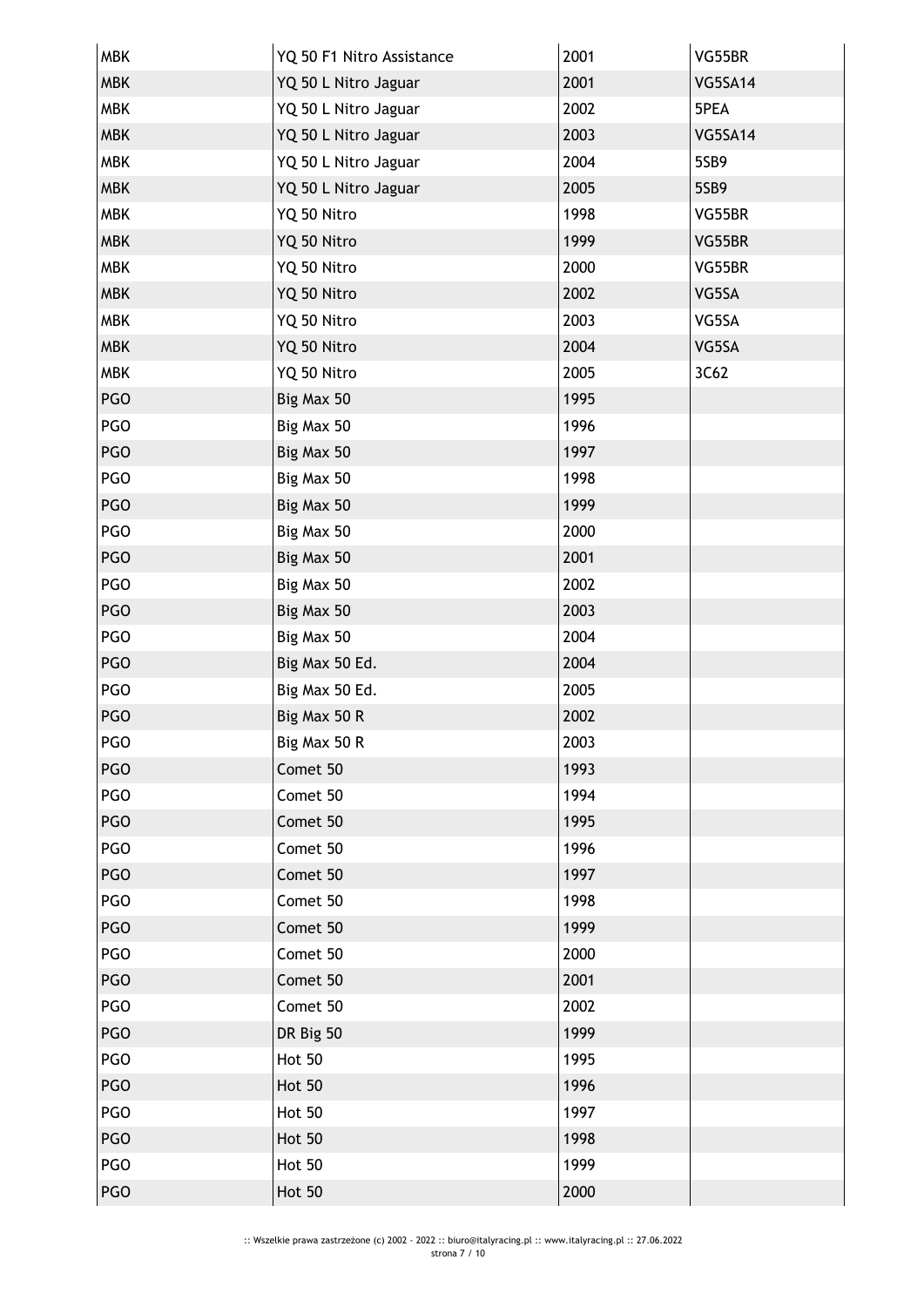| PGO        | Hot 50             | 2001 |              |
|------------|--------------------|------|--------------|
| <b>PGO</b> | <b>PM-S 50</b>     | 2000 |              |
| PGO        | <b>PM-S 50</b>     | 2001 |              |
| <b>PGO</b> | <b>PM-X 50</b>     | 1998 |              |
| PGO        | <b>PM-X 50</b>     | 1999 |              |
| <b>PGO</b> | <b>PM-X 50</b>     | 2000 |              |
| <b>PGO</b> | <b>PM-X 50</b>     | 2001 |              |
| <b>PGO</b> | <b>PM-X 50</b>     | 2002 |              |
| <b>PGO</b> | <b>PM-X 50</b>     | 2003 |              |
| <b>PGO</b> | <b>PM-X 50</b>     | 2004 |              |
| PGO        | <b>PM-X 50</b>     | 2005 |              |
| <b>PGO</b> | RodoShow 50        | 2000 |              |
| <b>PGO</b> | RodoShow 50        | 2001 |              |
| <b>PGO</b> | RodoShow 50        | 2002 |              |
| PGO        | RodoShow 50        | 2003 |              |
| <b>PGO</b> | RodoShow 50        | 2005 |              |
| PGO        | <b>T.Rex 50</b>    | 1999 |              |
| <b>PGO</b> | <b>T.Rex 50</b>    | 2000 |              |
| PGO        | <b>T.Rex 50</b>    | 2001 |              |
| <b>PGO</b> | <b>T.Rex 50</b>    | 2002 |              |
| <b>PGO</b> | <b>T.Rex 50</b>    | 2003 |              |
| <b>PGO</b> | <b>T.Rex 50</b>    | 2004 |              |
| <b>PGO</b> | <b>T.Rex 50</b>    | 2005 |              |
| <b>PGO</b> | Tornado 50         | 1997 |              |
| PGO        | Tornado 50         | 1998 |              |
| <b>PGO</b> | Tornado 50         | 1999 |              |
| YAMAHA     | CS 50 R AC Jog     | 2002 | SA221        |
| YAMAHA     | CS 50 R AC Jog     | 2003 | <b>SA221</b> |
| YAMAHA     | CS 50 R AC Jog     | 2004 | <b>SA224</b> |
| YAMAHA     | CS 50 R AC Jog     | 2005 | SA22V        |
| YAMAHA     | CS 50 R AC Jog     | 2006 | SA22V        |
| YAMAHA     | <b>CS 50 R Jog</b> | 1996 |              |
| YAMAHA     | $CS$ 50 R Jog      | 1997 |              |
| YAMAHA     | <b>CS 50 R Jog</b> | 1998 |              |
| YAMAHA     | CS 50 RR LC Jog    | 2002 | <b>SA226</b> |
| YAMAHA     | CS 50 RR LC Jog    | 2003 | <b>SA226</b> |
| YAMAHA     | CS 50 RR LC Jog    | 2004 | SA22A        |
| YAMAHA     | CS 50 RR LC Jog    | 2005 | SA22X        |
| YAMAHA     | CS 50 RR LC Jog    | 2006 | SA22X        |
| YAMAHA     | <b>CW 50 BWS</b>   | 1991 | 4BX          |
| YAMAHA     | <b>CW 50 BWS</b>   | 1992 | 4BX          |
| YAMAHA     | <b>CW 50 BWS</b>   | 1993 | 4BX          |
| YAMAHA     | <b>CW 50 BWS</b>   | 1994 | 4BX          |
| YAMAHA     | <b>CW 50 BWS</b>   | 1995 | 4BX          |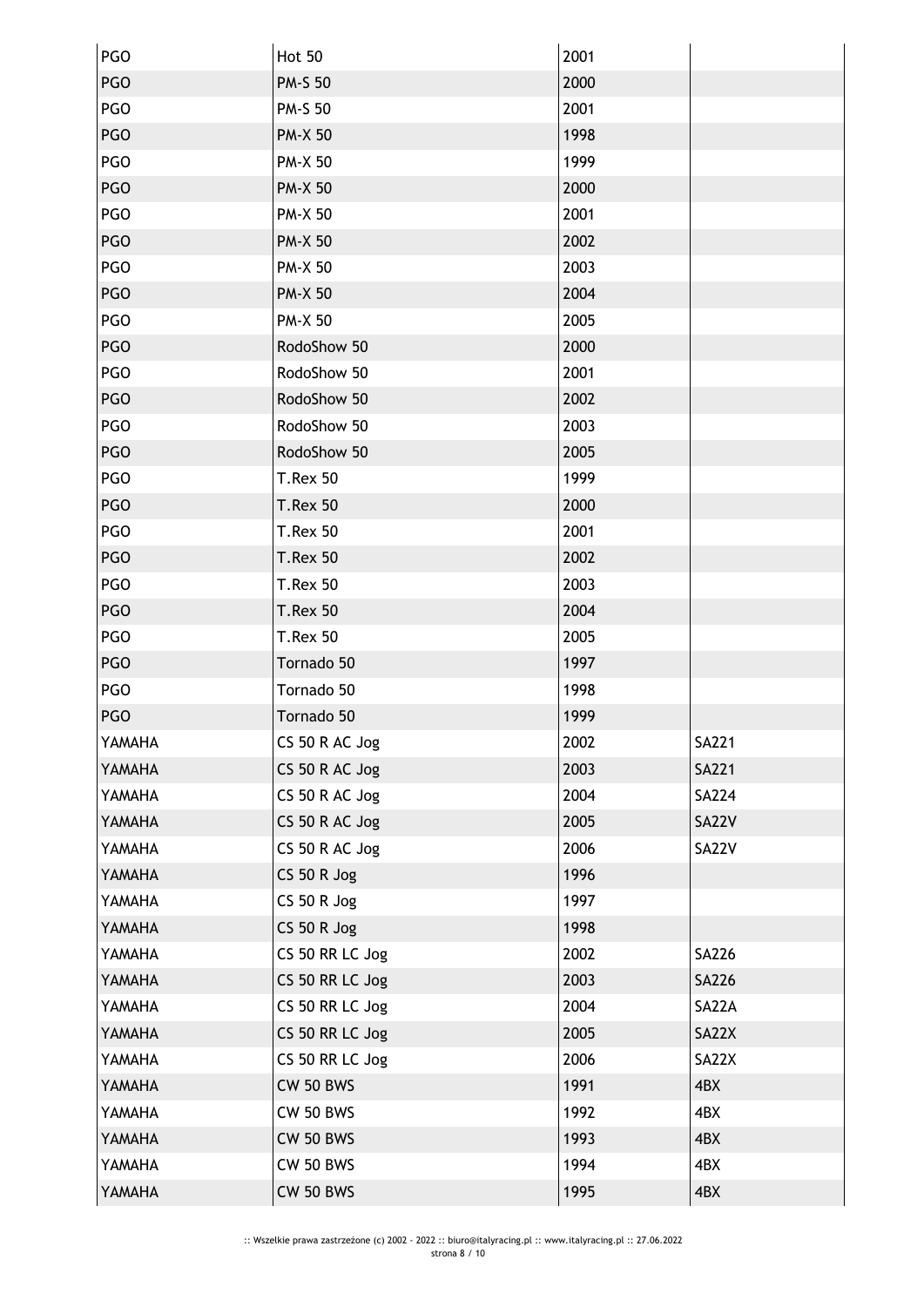| YAMAHA | <b>CW 50 BWS</b> | 1996 | 4BX         |
|--------|------------------|------|-------------|
| YAMAHA | CW 50 RS NG BWS  | 1996 | 4VA         |
| YAMAHA | CW 50 RS NG BWS  | 1997 | 4VA         |
| YAMAHA | CW 50 RS NG BWS  | 1998 | 4VA         |
| YAMAHA | CW 50 RS NG BWS  | 1999 | <b>SA05</b> |
| YAMAHA | CW 50 RS NG BWS  | 2000 | <b>SA05</b> |
| YAMAHA | CW 50 RS NG BWS  | 2001 | <b>SA05</b> |
| YAMAHA | CW 50 RS NG BWS  | 2002 | <b>SA05</b> |
| YAMAHA | CW 50 RS NG BWS  | 2003 | <b>SA05</b> |
| YAMAHA | CW 50 RS NG BWS  | 2004 | <b>SA05</b> |
| YAMAHA | CW 50 RS NG BWS  | 2006 | <b>SA05</b> |
| YAMAHA | CW 50 RS NG BWS  | 2007 | <b>SA05</b> |
| YAMAHA | CW 50 RSP Spy    | 1996 | 4VA         |
| YAMAHA | CW 50 RSP Spy    | 1997 | 4VA         |
| YAMAHA | CW 50 RSP Spy    | 1998 | 4VA         |
| YAMAHA | CW 50 RSP Spy    | 1999 | 4VA         |
| YAMAHA | CW 50 RSX Bump   | 1997 | 4VA         |
| YAMAHA | CW 50 RSX Bump   | 1998 | 4VA         |
| YAMAHA | CW 50 RSX Bump   | 1999 | 4VA         |
| YAMAHA | EW 50 N Slider   | 2005 |             |
| YAMAHA | EW 50 N Slider   | 2006 |             |
| YAMAHA | EW 50 Slider     | 2000 | <b>SA09</b> |
| YAMAHA | EW 50 Slider     | 2001 | <b>SA09</b> |
| YAMAHA | EW 50 Slider     | 2002 | <b>SA09</b> |
| YAMAHA | EW 50 Slider     | 2003 | <b>SA09</b> |
| YAMAHA | EW 50 Slider     | 2004 | SA094       |
| YAMAHA | YA 50 R Axis     | 1996 | 3UG         |
| YAMAHA | YA 50 R Axis     | 1997 | 3UG         |
| YAMAHA | YA 50 R Axis     | 1998 | 3UG         |
| YAMAHA | YH 50 Why        | 1998 |             |
| YAMAHA | YH 50 Why        | 1999 | <b>SA03</b> |
| YAMAHA | YH 50 Why        | 2000 | <b>SA03</b> |
| YAMAHA | YH 50 Why        | 2001 | <b>SA03</b> |
| YAMAHA | YH 50 Why        | 2002 | <b>SA03</b> |
| YAMAHA | YH 50 Why        | 2003 |             |
| YAMAHA | YH 50 Why        | 2004 |             |
| YAMAHA | YH 50 Why        | 2005 |             |
| YAMAHA | YH 50 Why        | 2006 |             |
| YAMAHA | YN 50 R Neos     | 1997 | 5AD         |
| YAMAHA | YN 50 R Neos     | 1998 | 5AD         |
| YAMAHA | YN 50 R Neos     | 1999 | 5AD         |
| YAMAHA | YN 50 R Neos     | 2000 | 5AD         |
| YAMAHA | YN 50 R Neos     | 2001 | 5AD         |
| YAMAHA | YN 50 R Neos     | 2002 | <b>SA15</b> |